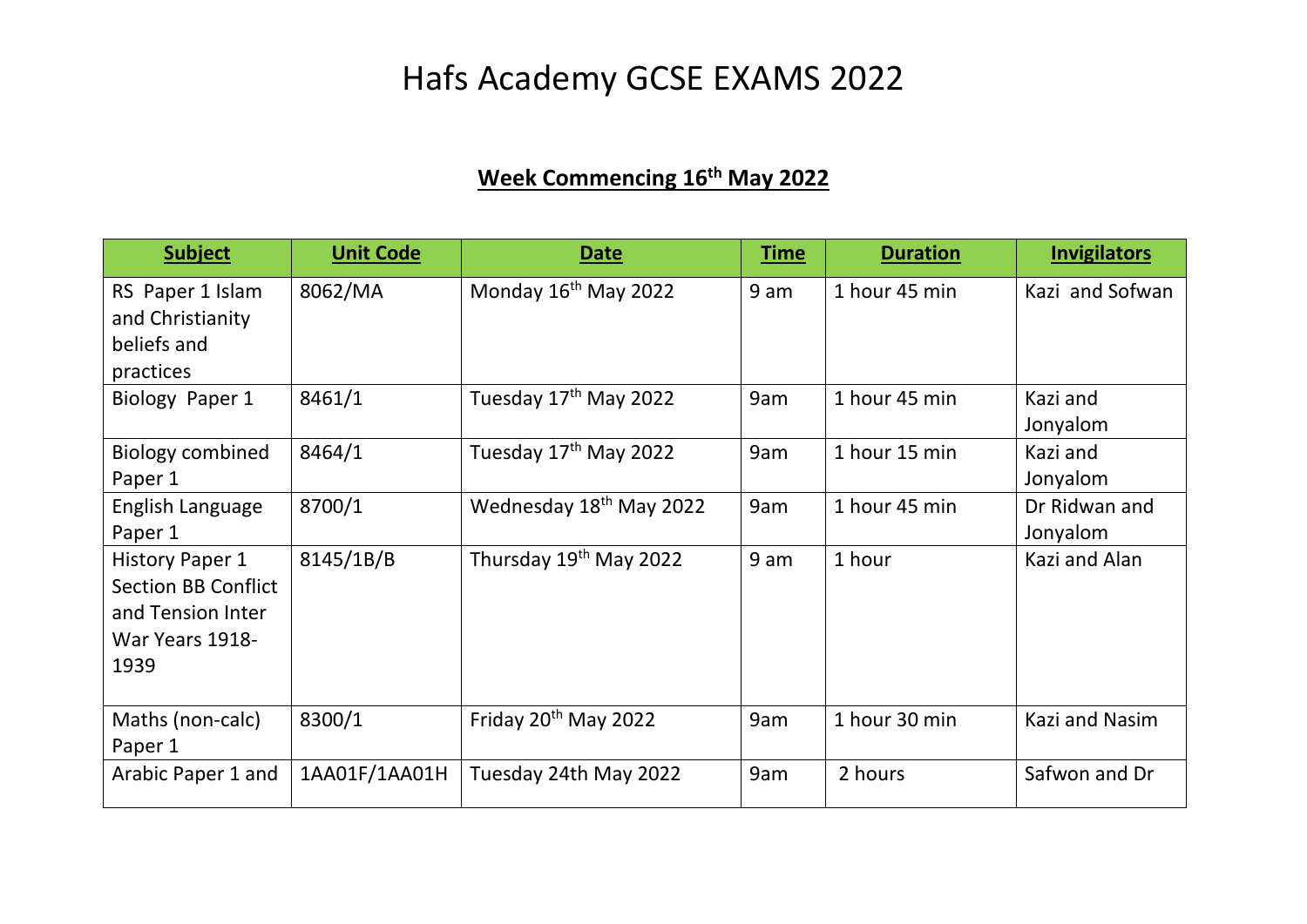## Hafs Academy GCSE EXAMS 2022

| Paper 3 Listening        | 1AA03F/1AA03H  |                                     |                    |               | Ridwan                |
|--------------------------|----------------|-------------------------------------|--------------------|---------------|-----------------------|
| and Reading              |                |                                     |                    |               |                       |
| English Literature       | 8702/1M,1N and | Wednesday 25 <sup>th</sup> May 2022 | 9am                | 1 hour 40 min | Kazi and Dr           |
| Paper 1                  | 1P             |                                     |                    |               | Ridwan                |
| RS Paper 2               | 8062/MA        | Thursday 26 <sup>th</sup> May 2022  | 1.30pm             | 1 hour 45 min | Kazi and Jhakkir      |
| <b>Thematic Studies</b>  |                |                                     |                    |               |                       |
| <b>Chemistry Paper 1</b> | 8462/1         | Friday 27 <sup>th</sup> May 2022    | 9am                | 1 hour 45 min | <b>Kazi and Nasim</b> |
| Chemistry                | 8464/1         | Friday 27 <sup>th</sup> May 2022    | 9am                | 1 hour 15 min | Kazi and Nasim        |
| combined Paper 1         |                |                                     |                    |               |                       |
| Arabic Paper 4           | 1AA04F/1AA04H  | Monday 6 <sup>th</sup> June         | 1.30 <sub>pm</sub> | 1 hour 25 min | Jonyalom and Dr       |
| Writing                  |                |                                     |                    |               | Ridwan                |
| Maths (calc) Paper       | 8300/2         | Tuesday 7 <sup>th</sup> June 2022   | 9am                | 1 hour 30 min | Alan and Jhakkir      |
| $\mathbf{2}$             |                |                                     |                    |               |                       |
| English Literature       | 8702/2         | Wednesday 8 <sup>th</sup> June 2022 | 9am                | 1 hour 45 min | Dr Ridwan and         |
| Paper 2                  |                |                                     |                    |               | Jonyalom              |
| <b>History Paper 1</b>   | 8145/1A/B      | Thursday 9 <sup>th</sup> June 2022  | 9am                | 1 hour        | Kazi and Alan         |
| Section AB:              |                |                                     |                    |               |                       |
| Germany 1890-            |                |                                     |                    |               |                       |
| 1945: Democracy          |                |                                     |                    |               |                       |
| and Dictatorship         |                |                                     |                    |               |                       |
| Physics Paper 1          | 8463/1         | Thursday 9 <sup>th</sup> June 2022  | 1.30 <sub>pm</sub> | 1 hour 45min  | Jonyalom and          |
|                          |                |                                     |                    |               | Jhakkir               |
| Physics combined         | 8464/1         | Thursday 9 <sup>th</sup> June 2022  | 1.30 <sub>pm</sub> | 1 hour 15 min | Jonyalom and          |
| Paper 1                  |                |                                     |                    |               | Jhakkir               |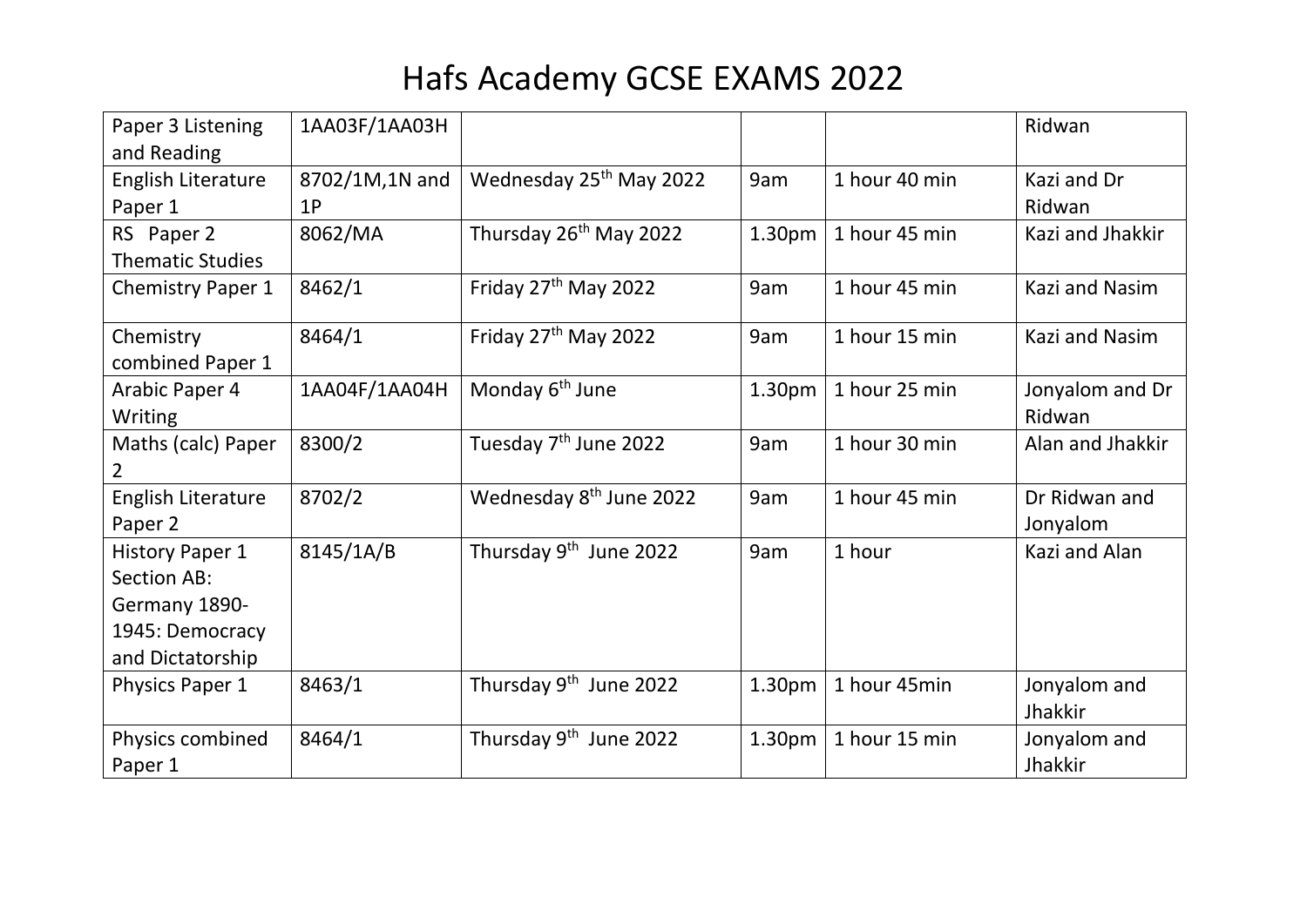## Hafs Academy GCSE EXAMS 2022

| English Language<br>Paper 2                                                      | 8700/2    | Friday 10 <sup>th</sup> June 2022    | 9am | 1 hour 45min  | Nasim and Kazi            |
|----------------------------------------------------------------------------------|-----------|--------------------------------------|-----|---------------|---------------------------|
| Mathematics (calc)<br>Paper 3                                                    | 8300/3    | Monday 13 <sup>th</sup> June 2022    | 9am | 1 hour 30 min | Kazi and Sofwan           |
| <b>Biology Paper 2</b>                                                           | 8461/2    | Wednesday 15 <sup>th</sup> June 2022 | 9am | 1 hour 45 min | Jonyalom and Dr<br>Ridwan |
| <b>Biology combined</b><br>Paper 2                                               | 8464/2    | Wednesday 15 <sup>th</sup> June 2022 | 9am | 1 hour 15 min | Jonyalom and Dr<br>Ridwan |
| <b>History Paper 2</b><br><b>Section AA Britain</b><br>Health and the<br>people. | 8145/2A/A | Thursday 16 <sup>th</sup> June 2022  | 9am | 1 hour        | Alan and Kazi             |
| <b>Chemistry Paper 2</b>                                                         | 8462/2    | Monday 20 <sup>th</sup> June 2022    | 9am | 1 hour 45 min | Kazi and Sofwan           |
| Chemistry<br>combined Paper 2                                                    | 8464/2    | Monday 20 <sup>th</sup> June 2022    | 9am | 1 hour 15 min | Kazi and Sofwan           |
| <b>Physics Paper 2</b>                                                           | 8463/2    | Thursday 23rd June 2022              | 9am | 1 hour 45 min | Kazi and Alan             |
| Physics combined<br>Paper 2                                                      | 8464/2    | Thursday 23rd June 2022              | 9am | 1 hour 15 min | Kazi and Alan             |